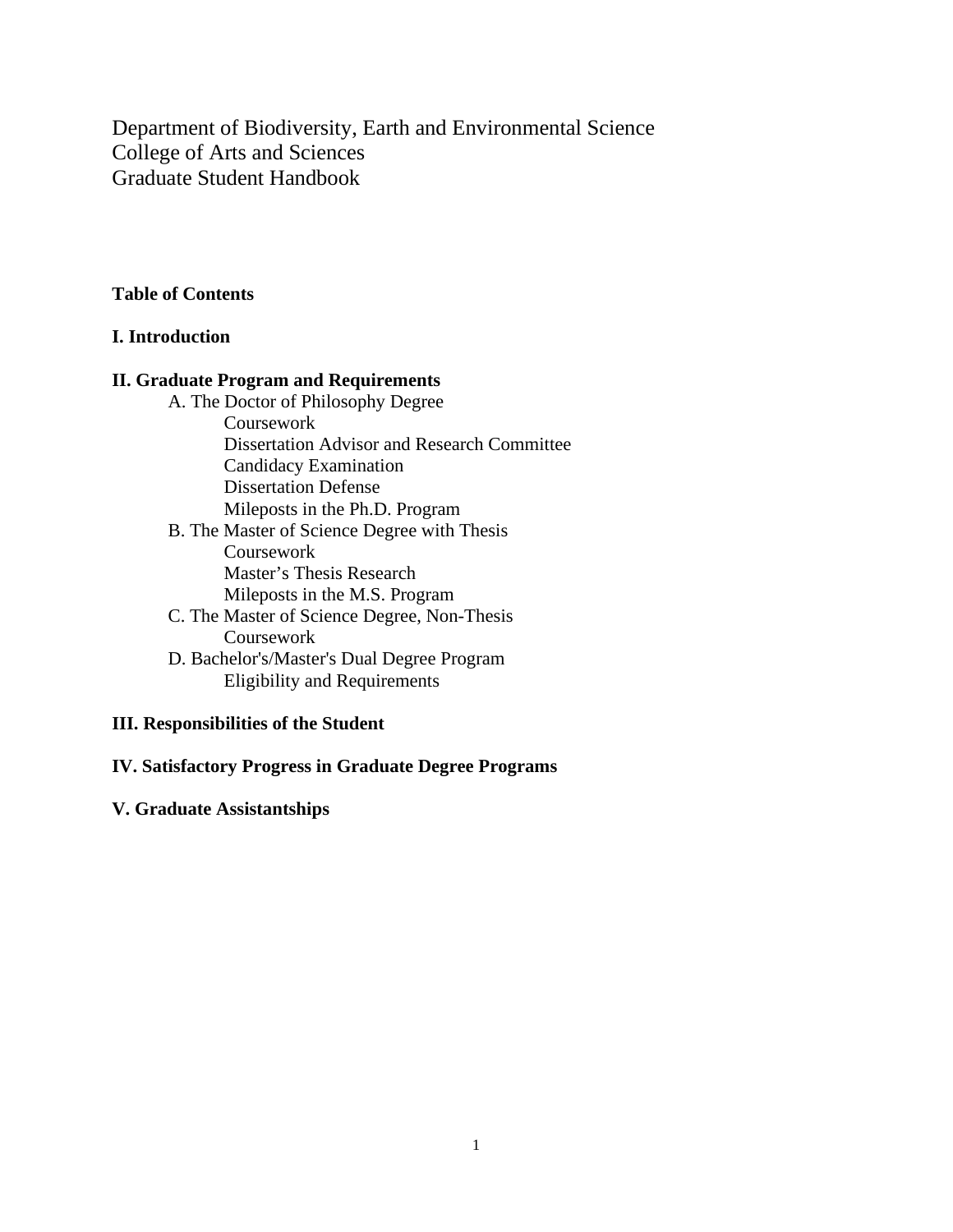# **Introduction**

The Department of Biodiversity, Earth and Environmental Science (BEES) offers graduate programs leading to the Doctor of Philosophy degree and to the Thesis or Non-thesis Master of Science degree. The curricula are designed to provide students with advanced coursework, introduce students to the current scientific literature, as well as prepare students for scientific communication. These classes will expand students' knowledge, analytical ability, and use of the scientific method.

Thesis research provides the opportunity to utilize and expand these abilities while addressing a novel scientific question. The intellectual life of the department relies heavily on the participation, creativity, and energy of graduate students in addressing these questions. Publishing manuscripts is expected since it provides both an indication of successful learning and implementation of the scientific method and a necessary milestone for future advancement in science. In addition to being mentored by a professor, seminars and informal discussions provide a rich, interactive environment in which students can develop.

This handbook has been designed to provide guidance to current and prospective graduate students, as well as to address common questions regarding departmental programs. Students are expected to familiarize themselves with the policies herein.

**Graduate Student Forms –** PhD students have a number of forms **(i.e. D1 – D5)** that need to be completed as they progress through the program. All forms referenced in this handbook can be found on the Graduate College website at [https://drexel.edu/graduatecollege/forms](https://drexel.edu/graduatecollege/forms-policies/forms)[policies/forms](https://drexel.edu/graduatecollege/forms-policies/forms) under Student Forms, Graduate Forms, Doctoral (D) Forms. M.S. Thesis students should consult the Graduate Advisor for appropriate forms. All forms must be submitted to the BEES Department prior to being forwarded to the Graduate College.

**Special circumstances** – The Department's Graduate Committee recognizes that deviation from the guidelines presented in this handbook may be necessary in special circumstances. Graduate students and/or their faculty advisors may petition the Graduate Committee for exemptions to the prescribed rules and schedules. Exemptions that conflict with university policy will not be granted.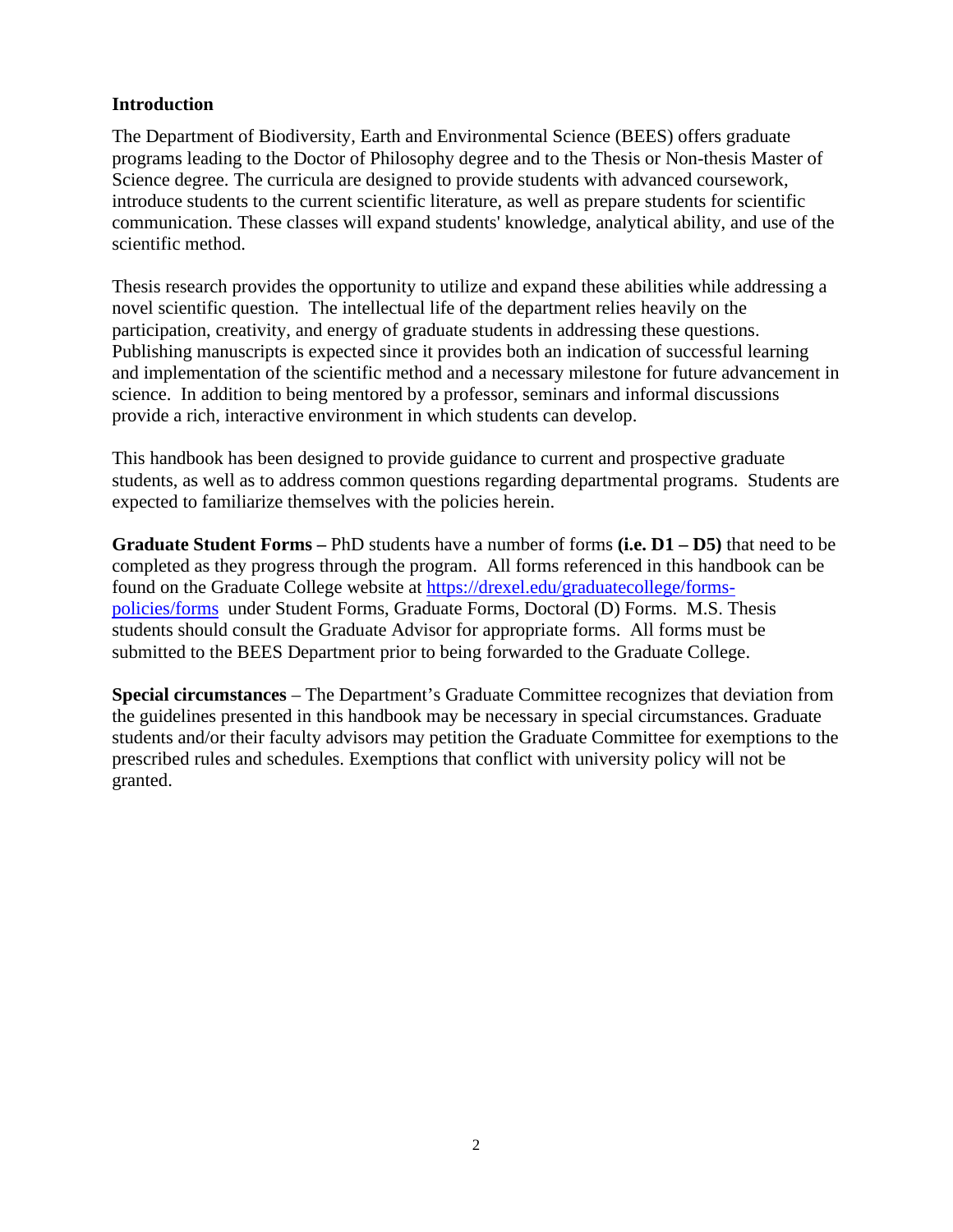# **Graduate Programs and Requirements**

# **The Doctor of Philosophy Degree**

The Doctor of Philosophy (Ph.D.) degree is the terminal degree for students who wish to eventually pursue a leadership role in academic, governmental or industrial settings. Besides having the necessary academic background, students in the Ph.D. ENVS program have research interests that are a good fit with the research activity occurring within the department. Students are admitted directly into a lab with an identified faculty research advisor upon entering the program (as opposed to conducting laboratory rotations to determine lab placement).

In accordance with university policy, students who enter the program with a master's degree (post-masters status) must complete 45 credits of coursework and/or research. Students entering the program with a bachelor's degree (post-baccalaureate status) must complete 90 credits.

Typically the focus of the first 12-24 months in the program is on completing coursework and developing a dissertation topic together with your faculty mentor. By the end of the first or second year all Ph.D. students are expected to have completed their candidacy examination (details below). After successful completion of the candidacy examination, students will devote their efforts to the completion of an original research project. The results of the student's research must be of sufficient quality to be publishable in mainstream, peer-reviewed scientific journals. Progress towards these degree requirements is overseen and guided by the faculty advisor, the faculty research committee, and the graduate program committee.

# **Coursework**

It is important for each student to be particularly conversant at an advanced level in their prospective field of study. Ph.D. students are advised individually by their faculty advisor and research committee whereby an individualized course sequence will be recommended, taking into account the student's existing knowledge, fields of study, and research and career goals. In addition, incoming TA's are required to take GRAD T580 The Art of Teaching (1 credit) in the fall; and ALL Ph.D. students are required to take GRAD T580 Research Ethics (1 credit) in the winter of first year.

Students register for 9 credits of classes and/or research all four quarters of the year (Summer, Fall, Winter & Spring quarters). Students must maintain a cumulative grade point average (GPA) of at least a 3.0. The progress of each student is reviewed each term by the Graduate College. Failure to maintain a minimum 3.0 cumulative GPA will result in the student being placed on academic probation and may result in the loss of the student's research or teaching assistantship. For students placed on probation they must, during the following two academic quarters: 1) earn a 3.0 or better in each term and 2) achieve a cumulative GPA of at least a 3.0. Failure to meet either of these requirements will result in the dismissal of the student from graduate studies at Drexel University. Graduate students must have a minimum 3.0 cumulative GPA in order to graduate, i.e. students cannot graduate while on academic probation.

#### **Required Seminars**

All Ph.D. and M.S. (Thesis) graduate students are required to attend the Departmental Seminar on Thursdays from 3:30pm – 4:50pm. With the exception of first and final year students, all Ph.D. students are required to present a seminar once per academic year. Second and third year students will give 15-20 minute seminars, while fourth year students will give 30-45 minute seminars. Unless otherwise recommended by the faculty advisor, students in their final year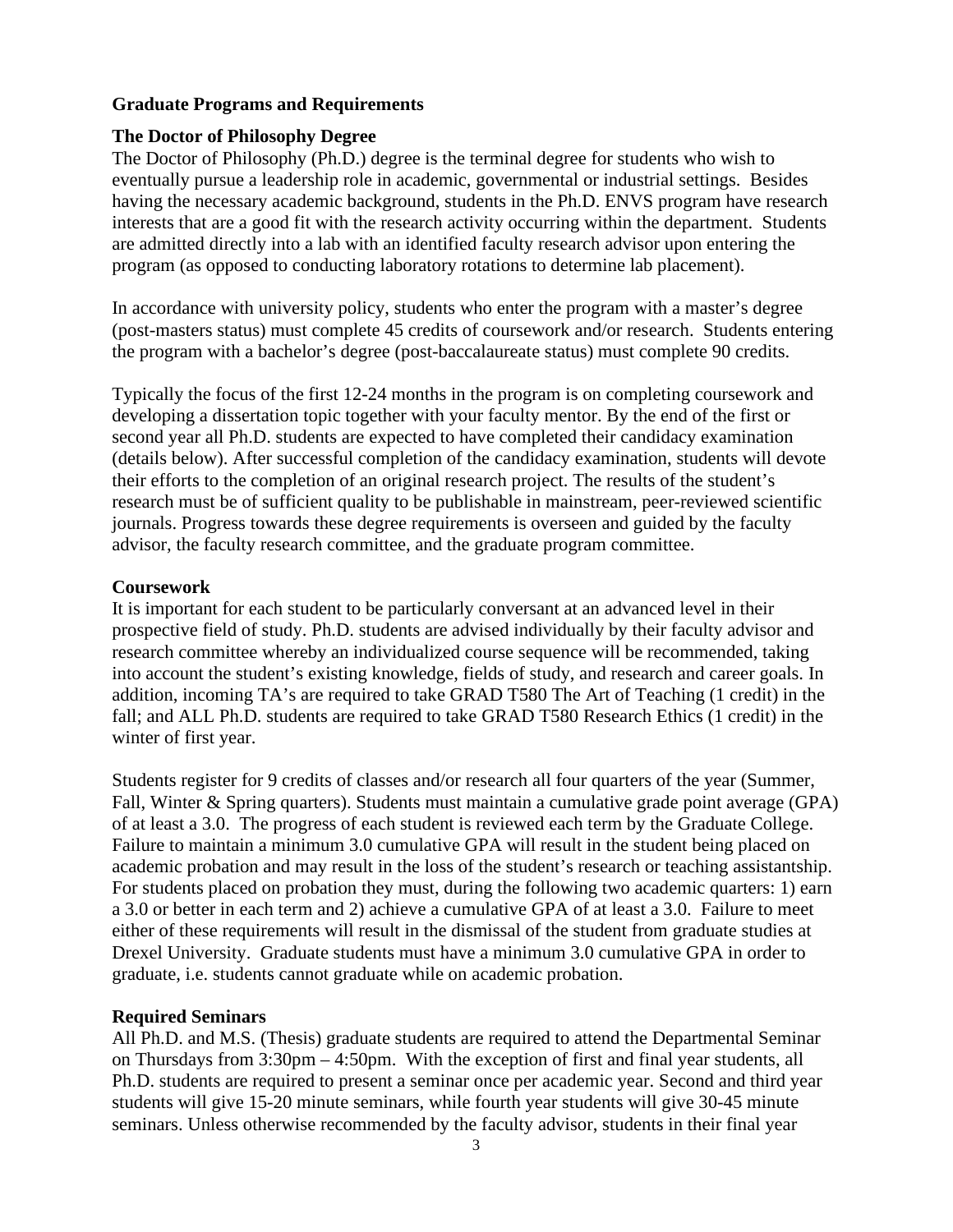(usually fifth year) do not give a seminar since they will defend their thesis.A schedule will be generated by the beginning of the fall term.

#### **Dissertation Advisor and Research Committee**

Selecting a dissertation advisor is a very important step in the career of Ph.D. students, since their thesis mentor will be directly advising them for the next 3-5 years as well as advising students throughout their professional careers. In our program, Ph.D. students are recruited directly into specific faculty laboratories during the admission process.

In consultation with the Dissertation Advisor, a Committee will be selected to guide the progress of the Ph.D. student. It is recommended that for students entering with a Master's degree, this committee must be formed and meet by the end of the spring quarter of the first year. For students entering with a Bachelor's degree, this committee must be formed and meet by the end of the fall quarter of the second year. The committee must consist of at least five members, with at least three members who must be currently tenured or tenure track Drexel faculty members with their primary appointment in the BEES department, one of whom is the student's Dissertation Advisor. At least two of the committee members must be from outside the student's primary specialization area. At least one of the committee members must be from outside the student's department, preferably from outside the University. The Chair of the Dissertation Research Committee will be one of the departmental faculty members on the committee, other than the Dissertation Advisor. It is highly recommended that the Chair be a tenured faculty member whenever possible, but must be a tenure-track faculty member. The committee must be approved by the Graduate Program Committee and the Department Head. Recognizing that there may be reasons for committee composition to deviate from the above model, the student and advisor may petition the Graduate Committee to modify the guidelines on an individual basis.

The student will conduct dissertation research under the direct supervision of the Dissertation Advisor and general guidance of the Dissertation Research Committee. The Dissertation Research Committee must be convened at least once per year to assess whether the student is making satisfactory progress toward the degree. The students are encouraged to update the committee periodically on their progress during the year (it is a responsibility of the students' adviser to submit the form D-3B). If possible, this meeting should correspond to the student's required annual Graduate Research Seminar presentation.

It is important to schedule the first meeting of the Dissertation Research Committee promptly, it is a key factor in scheduling your candidacy examination. Prior to the first meeting of the Dissertation Research Committee, the student will prepare with the Dissertation Advisor a revised Plan of Study (**Form D1**). At the first dissertation committee meeting, the student should make a presentation to the committee that outlines the proposed dissertation project. This project will form the basis of the candidacy examination. The committee will provide feedback on the specifics of the proposed dissertation project. At the same time, the committee will describe the "knowledge areas" that students should have advanced knowledge in. Students will be expected to have command of facts, experimental approaches and the latest findings of these areas for the candidacy examination.

#### **The Ph.D. Candidacy Examination**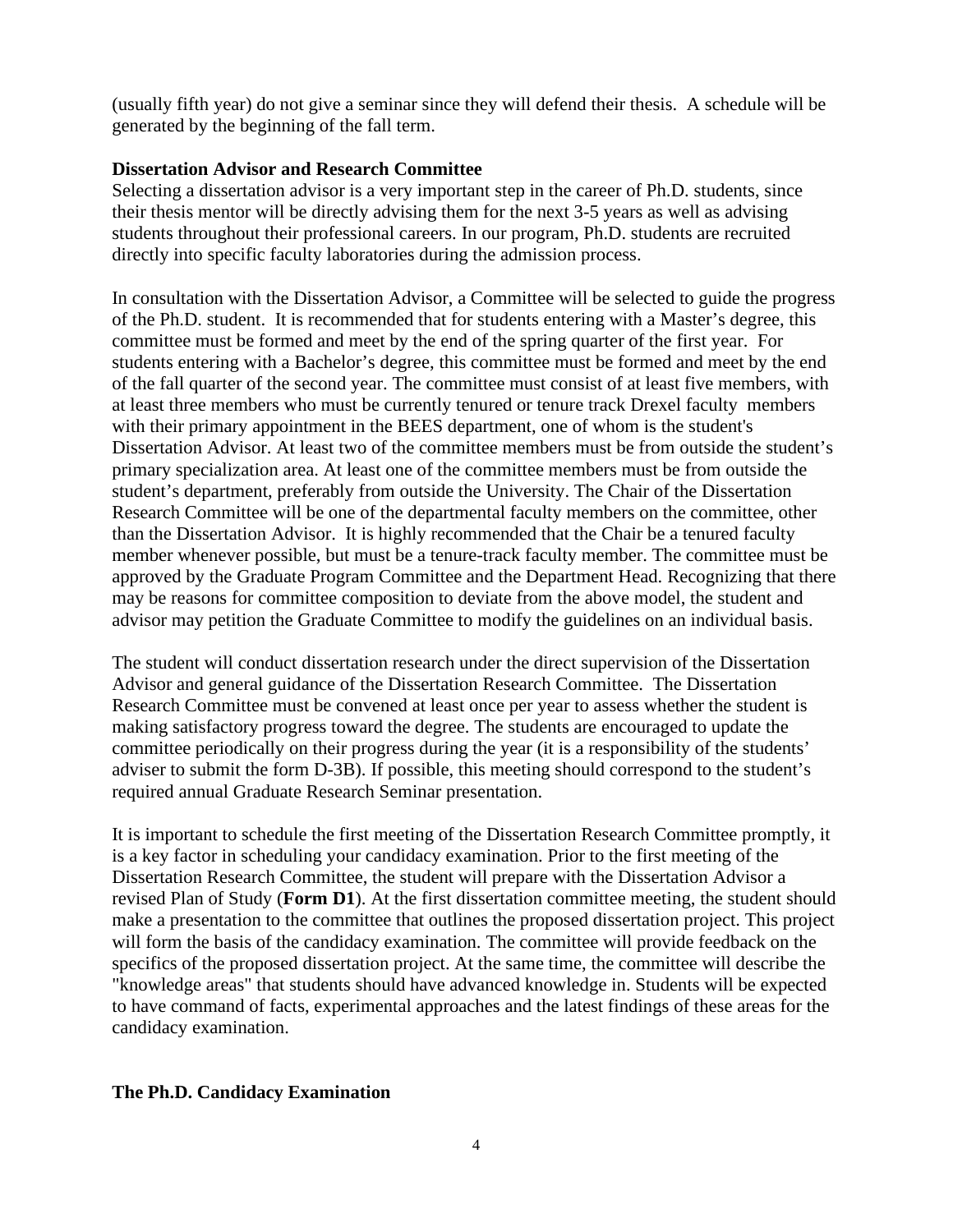The function of the Candidacy Examination is to test the breadth and the depth of the student's capabilities in their chosen area of study. The graduate student becomes a Ph.D. Candidate only after successfully completing the Candidacy Examination and completing 15 or 45 credits (for post-master's or post-bachelor's degree students, respectively).

Students entering the program with a Master's degree are expected to complete the candidacy examination by mid-summer quarter of their first year. Students entering the Ph.D. program with a Bachelor's degree are expected to complete this examination by mid-summer quarter of their second year. Part-time students will take the Candidacy Examination at a time recommended by their Dissertation Research Committee.

The Candidacy Examination will be conducted by the student's Doctoral Candidacy Committee, which will be comprised of the Dissertation Research Committee and any additional members deemed necessary by the Dissertation Research Committee. Students should convene a meeting of the dissertation research committee as early as possible to propose a dissertation project (by spring at the latest). The committee will give the student valuable feedback on the proposed project that the student should consider thoroughly. In addition, the committee will describe the "knowledge areas" that students should have advanced understanding of. Students will be expected to have command of facts, experimental approaches and the latest findings of these areas for the candidacy examination. Finally, in consultation with their dissertation committee, students should schedule the candidacy exam at least 4 weeks in advance of the oral exam.

The candidacy exam is comprised of three parts. The order of parts 1 and 2 will be determined by the Candidacy Committee. These parts will precede parts 3 and 4.

**1. Written Examination**. The goal of written examination is to assess students' ability to answer questions related to their proposed dissertation project. The duration, content, & format of the written examination will be determined by the committee. Typically 1-4 questions per faculty examiner are asked, and there are generally 3 faculty examiners. The examination takes the form of a "take-home" examination. The questions will be appropriate for the student's research interests and background, but must be sufficiently diverse to demonstrate the student's depth and breadth of knowledge. Students must submit their answers to the committee no later than two weeks before the Oral Candidacy Examination and orally defend their responses at the oral exam.

**2. Dissertation Research Proposal**. The student will also prepare a proposal of their anticipated dissertation research project. The proposal will be in the format of a predoctoral/postdoctoral fellowship proposal to a granting agency and should be approximately 10-15 pages long.

It is expected that the student will be developing the proposal in consultation with the Dissertation Advisor and Committee. The proposal must be distributed to the Candidacy Committee at least one week prior to the oral examination.

**3. Oral Examination** will typically begin with the Committee-led discussion on the written exam followed by a seminar-type presentation on the research proposal and any preliminary results. Committee members will question the student on topics presented in the presentation and proposal, as well as "knowledge area" topics. The questioning may be broadened to include basic knowledge of the student's discipline(s) or of science in general.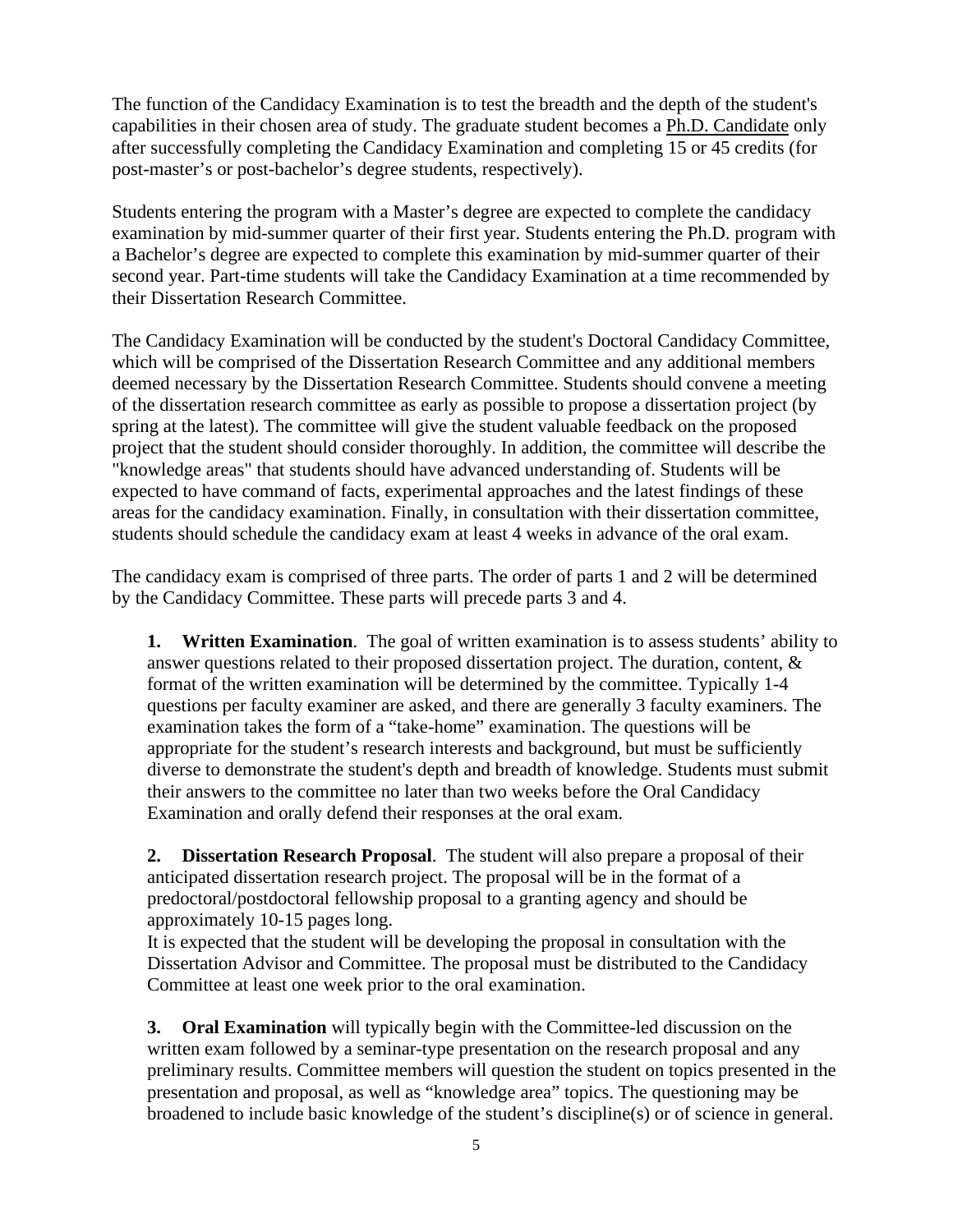**Assessment** - Based on a student's performance on all three aspects of the candidacy exam, a grade of pass, revise, or fail will be given. The intent of the exam is to test the ability to synthesize material, to solve problems, and on ability to complete research and interpretation of results related to the chosen research topic.

If a student is asked to revise either dissertation proposal and/or the written examination, then the committee will give the student specific comments on the material and the student must revise the document within two weeks of the exam. There is a limit of two rounds of revision; students that do not make satisfactory progress in these revisions after two rounds will fail the exam. If a student should fail the Candidacy Examination, the student may retake the examination once, but there must be a minimum 3-month period between the exams. A second failure will result in the termination of the student from the degree program. Upon notification of termination from the program, the student can petition the Graduate Committee to be permitted to complete a Non-thesis Masters degree, provided they meet the credit requirements. Once a student passes the candidacy exam they become a Doctoral Candidate. The chair of the committee must submit **Forms D2 and D2A's** (one for each committee member) to the Graduate Advisor.

**Dissertation.** The student will finalize their Dissertation only after approval to write is granted by the Dissertation Research Committee. Approval will be based upon an evaluation of the breadth and depth of original research being conducted by the student. The dissertation must follow the format specifications set forth by Drexel's Graduate College located on the Hagerty Library website under Thesis Manual.

**Dissertation Defense.** Research conducted for the Dissertation must be presented in a lecture open to the public and then defended, privately, before the student's Dissertation Research Committee. The Dissertation defense must be scheduled four weeks in advance, using that Form D4. A final draft of the dissertation must be given to all committee members two weeks prior to the defense and a public notice of the defense lecture posted two weeks before the defense. The committee members are free to examine at length the research as reported in the Dissertation, as well as the student's overall competence. The student must pass this exam (with the assent of at least four fifths of the committee members) and submit **Form D5** to the Graduate Advisor. By week 1 on the following term, the fully corrected written dissertation (following Thesis Manual guidelines) must be submitted to the library before the Doctoral Degree can be officially conferred

#### **Mileposts in the Ph.D. Program**

- 1. *Selection of Dissertation Advisor*  Students are admitted to an identified Dissertation Advisor's lab starting in the Fall of their first year (form D-1).
- 2. *Committee* Dissertation Research Committee constituted by the end of the first year (form D-3).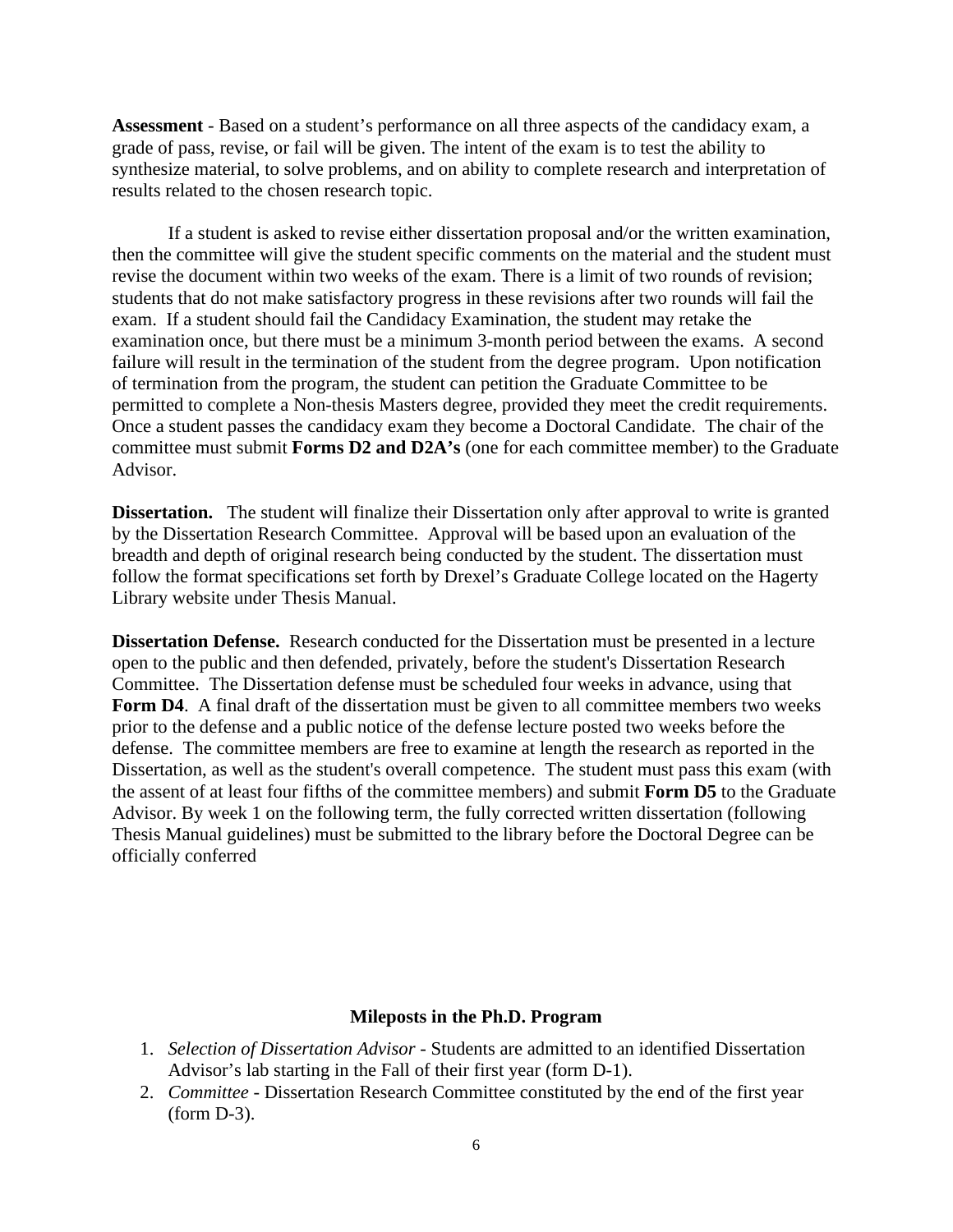- 3. *Annual Review*  Dissertation Research Committee is updated on student's academic progress and the adviser submits form D-3b.
- 4. *Coursework* Core coursework must be completed within the first two years of study, unless the Dissertation Research Committee requires otherwise
- 5. *Exam* The Candidacy Examination successfully completed by the end of the first or second year. (forms D-2, D-2a's)
- 6. *Dissertation* Each Ph.D. student is expected to complete their dissertation defense within 5 years. Drexel University requires that the dissertation be finished within 7 years (forms D-4 and D-5).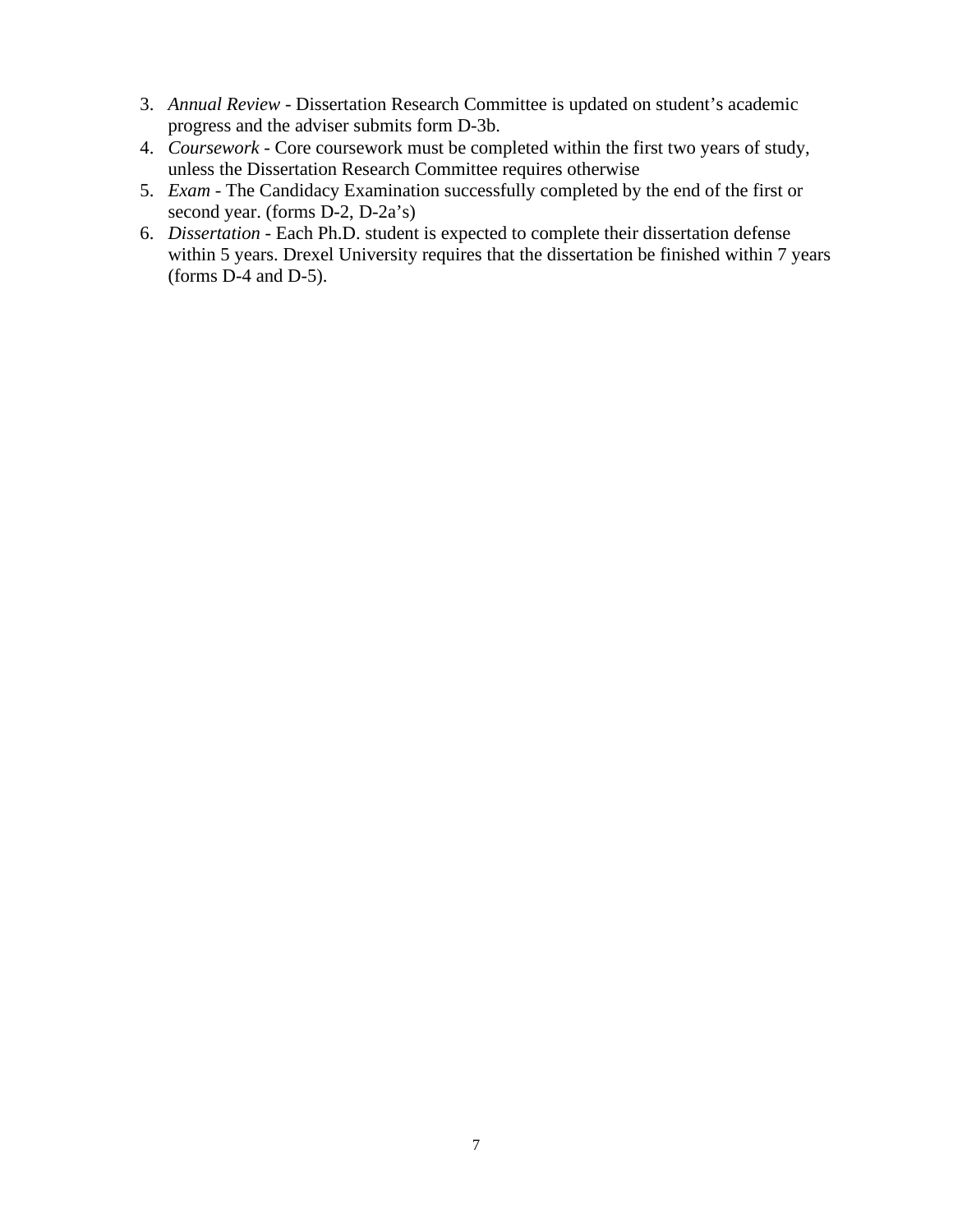#### **B. The Master of Science Degree with Thesis**

The Master's degree with thesis is for students interested in advanced graduate coursework and experience in completing an original research project*.* Students should choose a research advisor during their first quarter. During the first year, students begin their original research project. The findings of this work should be publishable in a peer-reviewed scientific journal. Progress towards these degree requirements is overseen and guided by the selected Thesis Advisor, the Thesis Research Committee, and the Graduate Program Committee.

#### **Coursework**

The Master's degree requires 45 credits beyond the Bachelor's degree, up to 12 credits of which may be credits for research and thesis. The first step is to submit a plan of study suited to your individual needs through the Graduate Advisor.

#### **Master's Thesis Research**

**Committee.** Research for the thesis is conducted under the guidance of the student's Thesis Advisor and Thesis Research Committee. The Thesis Advisor must be a faculty member in the department and must agree to serve as advisor. The student's Committee consists of at least three faculty members, of which at least two are from the Department. The Chair of the Thesis Committee shall be a departmental tenure-track faculty member who is not the thesis advisor and preferably tenured.

**Thesis Proposal.** Within one year of entering the program, the student must orally present and defend their Master Thesis proposal to the Thesis Research Committee. Committee members may examine the M.S. student on subject matter related to their thesis project. Thesis proposal approval form must be submitted by the start of the second year.

**Thesis.** Students will finalize their Thesis only after approval is granted by the Thesis Research Committee. Approval will be based upon an evaluation of the breadth and depth of original research being conducted by the student.

**Thesis Defense.** Research conducted for the Thesis must be presented in a lecture open to the public and then defended, privately, before the student's Thesis Research Committee. The Thesis defense must be scheduled with the Departmental Office four weeks in advance, a final draft of the thesis given to all committee members two weeks prior to the defense and a public notice of the defense lecture posted two weeks before the defense. The committee members are free to examine at length the research as reported in the Thesis, as well as the student's overall competence. The student must pass this exam (with the assent of at least two thirds of the committee members) and the Thesis must be submitted to the Library (following the Thesis Manual guidelines) before the student will receive the M.S. degree.

Any student passing the Master's thesis defense may apply to transfer to the Departmental Ph.D. program through the Department. The application will be forwarded to the Graduate Committee for their recommendation to the Department Head.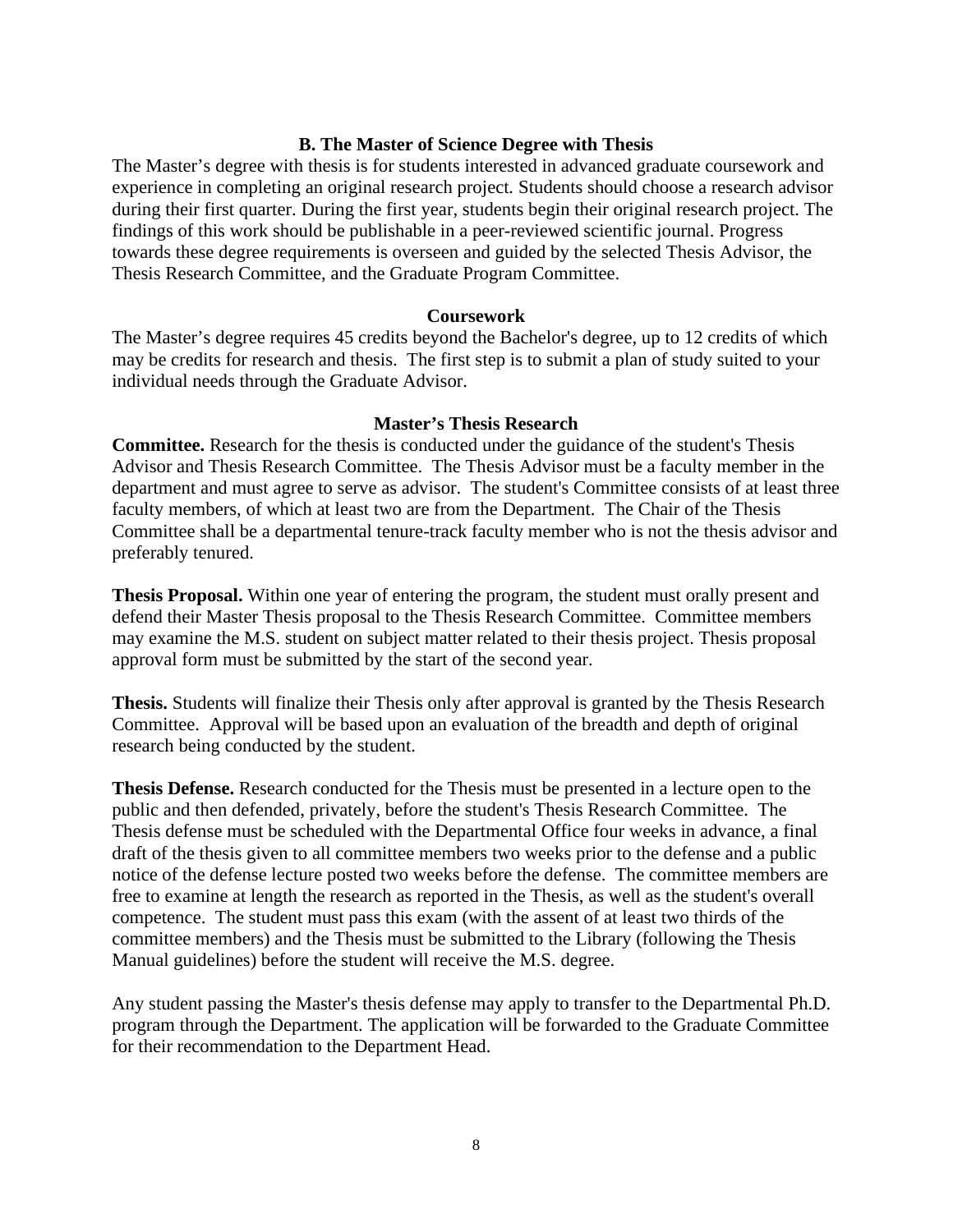#### **Mileposts in the M.S. Thesis Program**

- 1. *Advisor -* Students must be accepted into the laboratory of their Thesis Advisor by the end of the first quarter.
- 2. *Committee -* Thesis Research Committee must be constituted by the end of the second quarter.
- 3. *Proposal -* Thesis Proposal acceptance by the Thesis Research Committee must be successfully completed by the end of the first year. Submit Thesis Proposal Approval form.
- 4. *Coursework -* Coursework must be completed in the first two years of study, unless the Thesis Research Committee requires otherwise.
- 5. *Thesis -* Each M.S. student is expected to complete his/her thesis defense within 3 years. Drexel University requires that the thesis be finished within 5 years.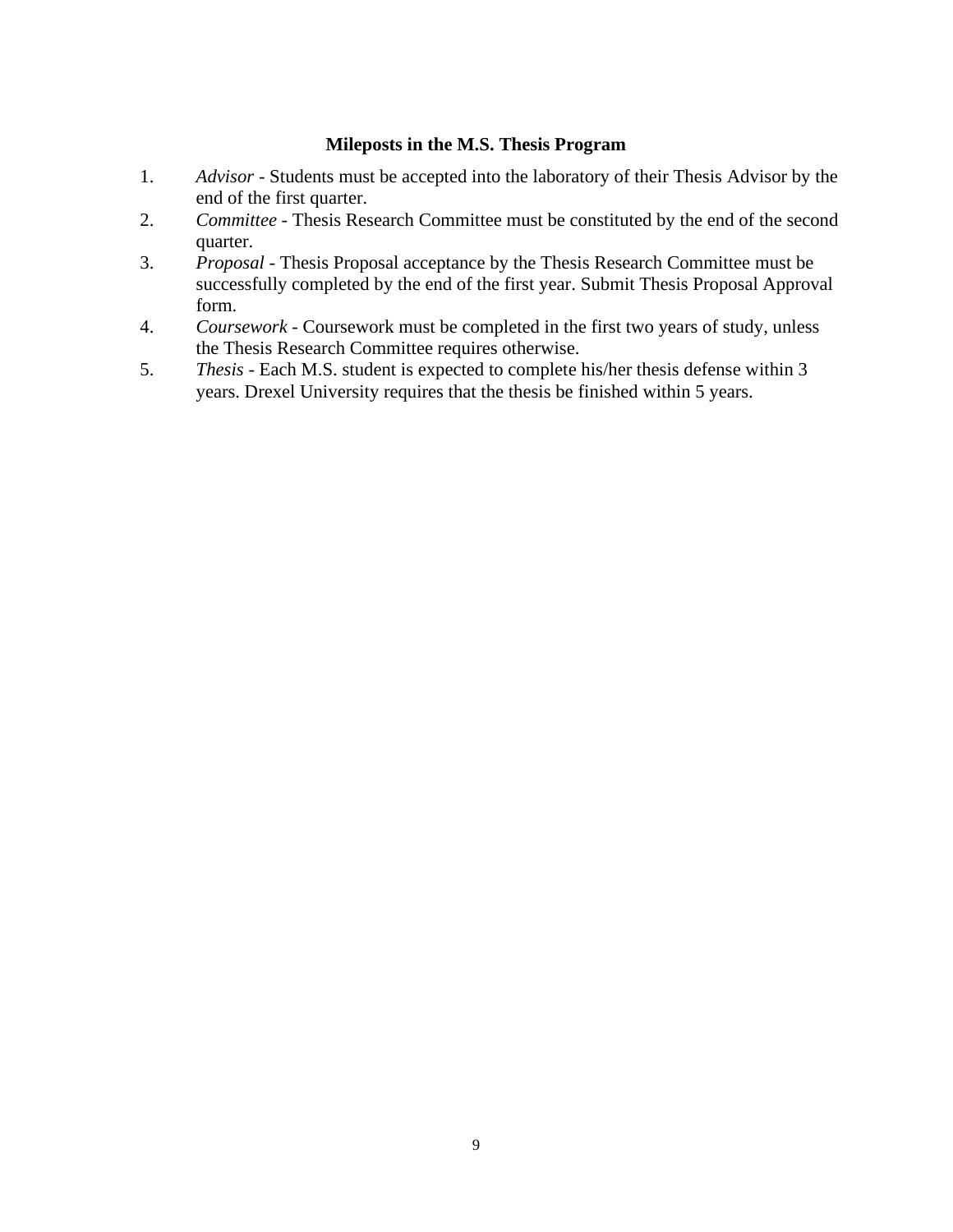# **C. The Master of Science Degree, Non-Thesis**

The non-thesis master's degree is a coursework-based degree for those looking to advance in their fields, but not desiring direct research experience.

#### **Coursework**

This degree requires 45 credits beyond the Bachelor's degree. A maximum of 6 credits for independent research (either library or laboratory work, under direction of a faculty member from the Department) may be counted toward the degree. The courses that are applicable to this degree must be approved by the Assistant Director of the Department. Annual meetings with the Departmental Graduate Advisor are required. The first step is to submit a Plan of Study suited to your individual needs through the Graduate Advisor.

# **III. Responsibilities of the Student**

**Submission of a Plan of Study.** A plan of study is a description of the courses a student intends to take to fulfill their degree requirements. Plan of study should be developed in discussion with Faculty Advisor and Dissertation Committee. The D-1 Plan of Study form must be submitted to the department Graduate Advisor.

**Proposal.** It is the responsibility of the Ph.D. student to propose (in written form), plan, carry out and write up the research results in a doctoral dissertation format. It is the responsibility of the Thesis Masters student to propose (orally), plan, carry out and write up the research results in a Master's thesis format as outlined in Hagerty Library's Thesis Manual.

**Research Committee Meetings.** Students in either the Thesis Masters or Doctoral Program must have at least one committee meeting per year and present a research seminar each academic year in a department wide forum discussing their research (results obtained to date, methodological quandaries and plans for future work). The setting for this presentation can be the Graduate Student Research Seminar, provided that the Dissertation Committee attends. For Ph.D. students, a written thesis proposal serves as the basis of the Candidacy examination at the end of the second year. Progress in these responsibilities will be evaluated by the student's thesis or dissertation committees.

**Research Publications.** It is expected that the completion of a Ph.D. dissertation will be accompanied by the production of at least two scientific manuscripts, suitable for publication in peer-reviewed journals. Students are also encouraged to prepare a review manuscript for publication based on their research area. This will be an extension of their thesis or dissertation literature review. It is anticipated that the completion of a M.S. (thesis) degree will be accompanied by the preparation of at least one scientific manuscript suitable for publication in a peer-reviewed journal. With the agreement of the Thesis Research Committee, this is not required.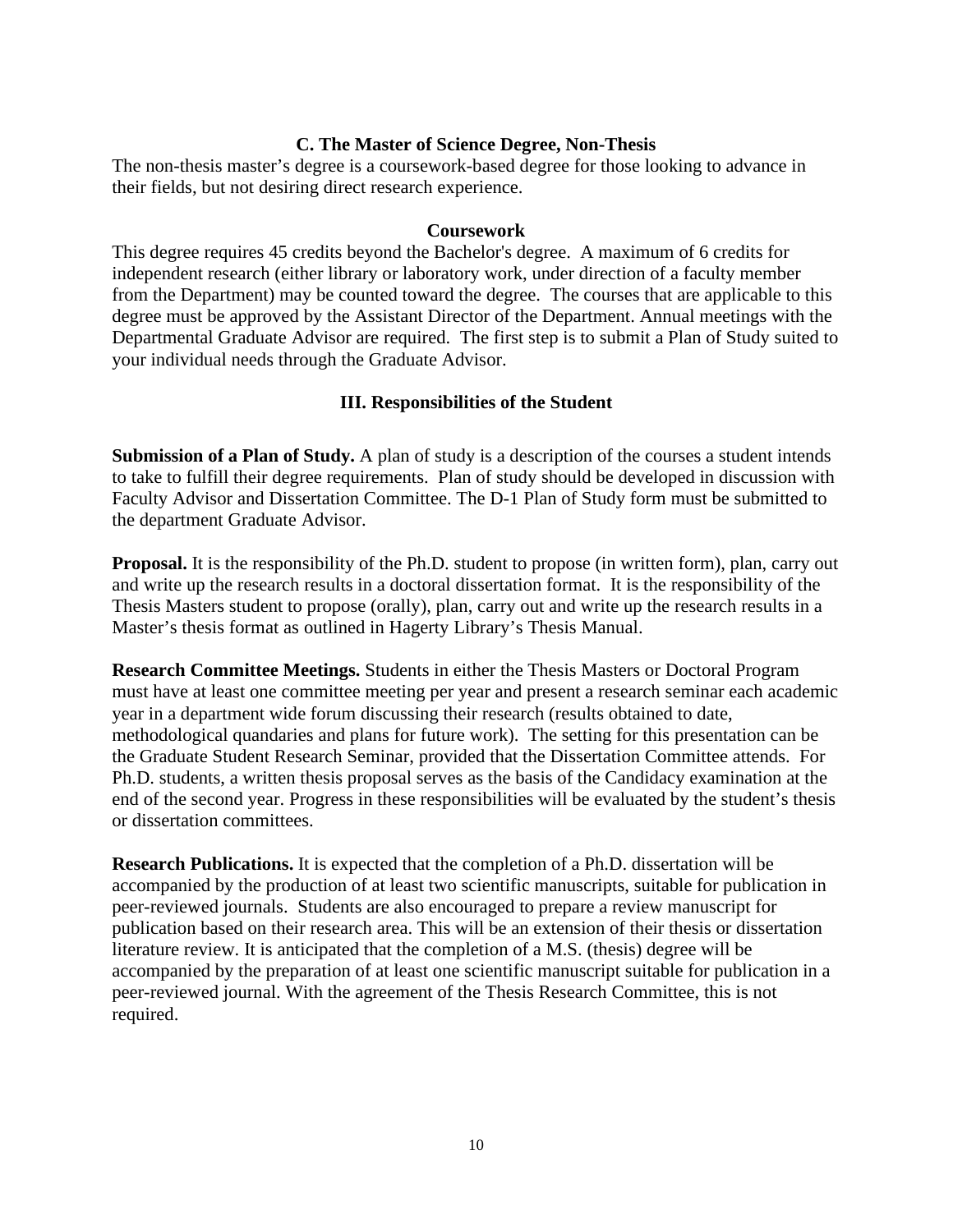#### **IV. Satisfactory Progress in the Ph.D. or M.S. Degree Program**

In order to track the progress being made by graduate students, assure that students are, indeed, making progress toward their degrees, and provide regular feedback for students, the following progress assurance and tracking program which is required for all students in Ph.D. or Masters with thesis programs.

1) Students are expected to meet with their Dissertation/Thesis Research Committee at least once each year to discuss their progress (e.g. courses completed, exams taken, research goals attained, etc.).

2) After this meeting, the faculty adviser must submit form D-3b. If the Dissertation/Thesis Research Committee determines that the student is not making adequate progress, it must detail what difficulties it sees and what must be done to remedy those difficulties.

3) If a student's Dissertation/Thesis Research Committee decides the student is not making satisfactory progress, then the student is placed on probation. The student must then reconvene their Dissertation/Thesis Research Committee in the next quarter to reconsider the student's progress. Two successive reports of unsatisfactory progress will subject the student to corrective/disciplinary action, as recommended by their Dissertation/Thesis Research Committee to the Graduate Program Committee and the Department Head. Such action may include loss of eligibility for departmental financial support, probationary status or dismissal from the program. In addition, the Graduate Program Committee will consider the student's progress reports in making recommendations for TA/RA appointments.

4) It is the student's responsibility to schedule the meetings with their Research Committee and provide the documentation of progress. Failure to meet with the Research Committee or provide the evidence of progress will also place the student on probation.

Questions regarding the applicability of the requirements described in this handbook or deviations from those requirements should be referred to and will be arbitrated by the Graduate Program Committee.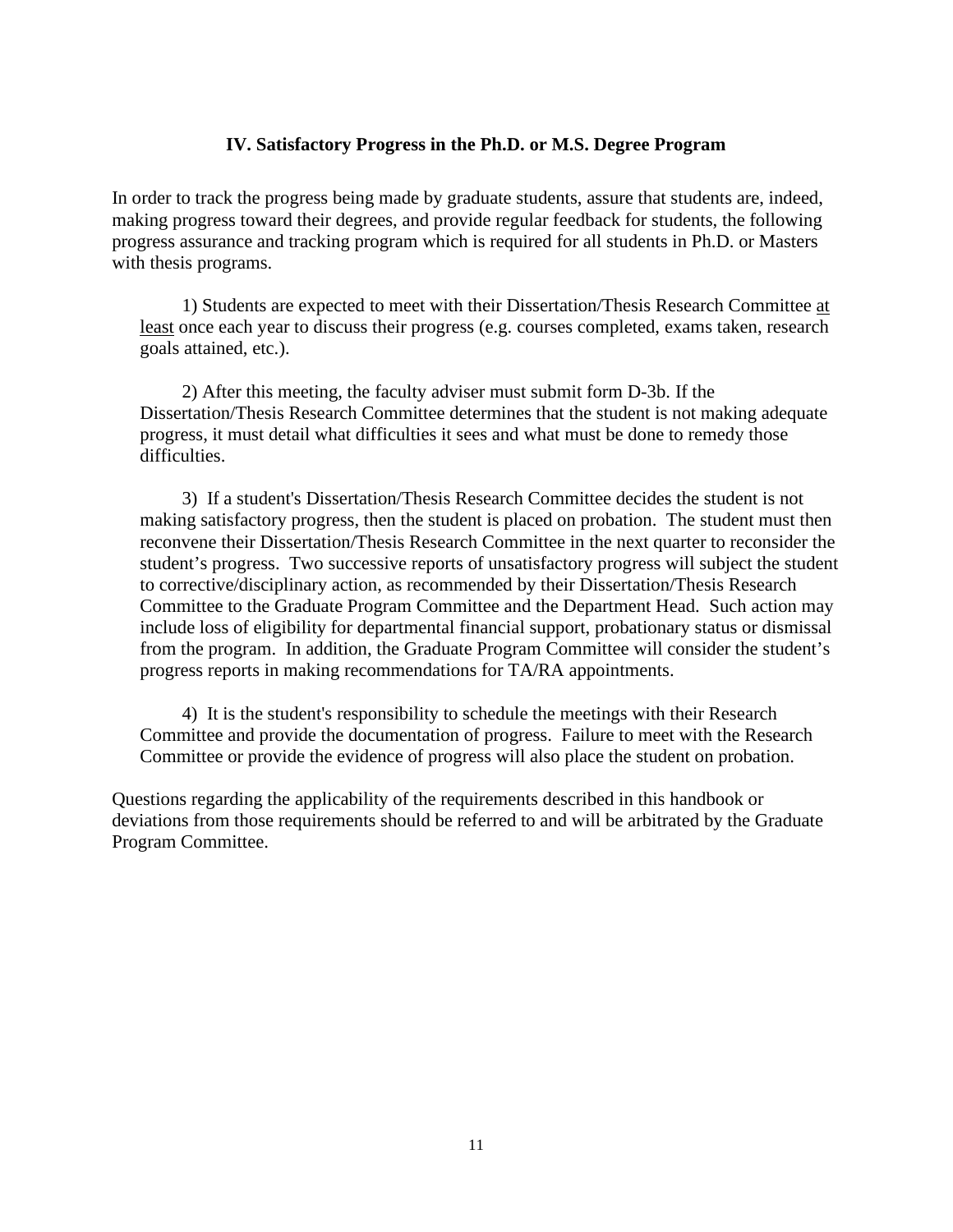# **V. GRADUATE ASSISTANTSHIPS**

# **Purpose**

The purposes of graduate assistantships are to support the teaching and research functions of the Department and to support the education of graduate students. Assistantships shall be awarded primarily based on academic ability and performance. Appointment to teaching assistantships shall also require the ability to teach effectively.

# **Appointment procedure**

- 1. Teaching assistantships (TAs) are awarded on a competitive basis at the time of admission. The Graduate Program Committee will recommend to the Department Head candidates for teaching assistantships from among those who have applied for such appointments.
- 2. Research assistantships (RAs) will be awarded by individual faculty members whom are principal investigators holding grants and/or contracts. Ideally this occurs once a Ph.D. student begins their 3<sup>rd</sup> year but varies due to faculty funding.
- 3. When possible, one curatorial assistantship (CA) will be awarded to a Ph.D. student for one to four quarters of their graduate assistantship.
- 4. Assistantships are normally awarded at the start of the academic year and are 12-month appointments unless otherwise indicated.
- 5. Reappointment is subject to review of the student's teaching/research effectiveness by faculty and students, academic performance, satisfactory progress towards their degree, and active participation in the departmental seminar series and departmental research activities. TAships can be revoked after suitable warning if it is the determination of the Graduate Program Committee and the Department Head that the student is not performing their duties in a satisfactory way.
- 6. Ph.D. students are responsible for notifying the department of any pending changes to their TA or RA status as soon as it is learned.

# **Criteria for Teaching Assistantships**

- 1. TA support is dependent on the graduate student's academic standing, student and faculty teaching evaluations, satisfactory progress towards their degree, and active participation in the departmental seminar series and departmental research activities.
- 2. Regular (full time) TAships are awarded only to full time Ph.D. students.